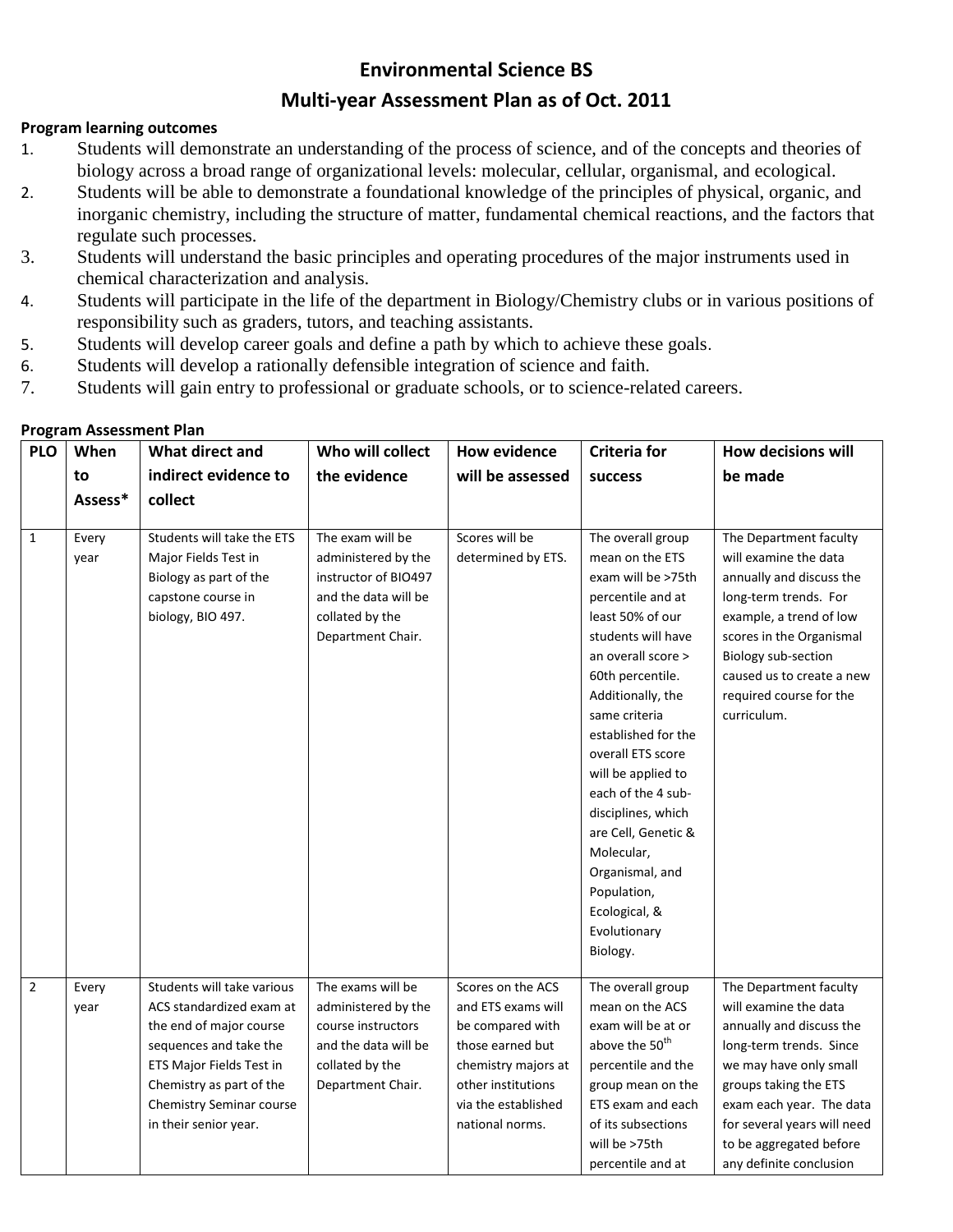|                |                                                     |                                                                                                                                                                                                                                                                                                                                                                                                     |                                                                                                                                                                                                                                   |                                                                                                                                                                                                   | least 50% of our<br>students will have<br>an overall score ><br>60th percentile.                                                                                                                                                                                                                     | can be drawn.                                                                                                                    |
|----------------|-----------------------------------------------------|-----------------------------------------------------------------------------------------------------------------------------------------------------------------------------------------------------------------------------------------------------------------------------------------------------------------------------------------------------------------------------------------------------|-----------------------------------------------------------------------------------------------------------------------------------------------------------------------------------------------------------------------------------|---------------------------------------------------------------------------------------------------------------------------------------------------------------------------------------------------|------------------------------------------------------------------------------------------------------------------------------------------------------------------------------------------------------------------------------------------------------------------------------------------------------|----------------------------------------------------------------------------------------------------------------------------------|
| $\overline{3}$ | Every<br>year                                       | Faculty laboratory<br>instructors will observe<br>their lab TA's<br>demonstrating various<br>pieces of laboratory<br>equipment and verify that<br>they have an accurate<br>understanding of its<br>operation. Students<br>working in the summer<br>research program will a<br>particularly advanced<br>understanding of the<br>instruments they have<br>used. (GC, HPLC, NMR,<br>UV-vis, GCMS, etc) | Faculty laboratory<br>instructors and<br>research mentors will<br>collect the names of<br>those students with<br>these competences.<br>These will be passed<br>along to the<br>Department Chair<br>who will maintain<br>the data. | Faculty laboratory<br>instructors and<br>research mentors<br>will assess the level<br>of expertise of their<br>student TA of<br>researcher<br>according to a<br>departmental<br>developed rubric. | At least 75% of the<br>department's<br>graduates will<br>achieve expert user<br>status on at least<br>one instrument. At<br>least 50% of the<br>chemistry major<br>graduates will have<br>worked intensely<br>with at least one<br>instrument in the<br>summer<br>undergraduate<br>research program. | The Department faculty<br>will examine the data<br>annually and discuss the<br>long-term trends.                                 |
| 4              | Every<br>year<br>beginning<br>in Fall,<br>2012.     | Students will report on<br>club participation,<br>tutoring, grading, and TA<br>responsibilities as part of<br>the capstone course in<br>biology, BIO 497.                                                                                                                                                                                                                                           | A spreadsheet report<br>will be administered<br>by the instructor of<br>BIO497 and the data<br>will be collated by<br>the Department<br>Chair.                                                                                    | The percentage of<br>student<br>participation in<br>various activities<br>will be recorded<br>from the<br>spreadsheet.                                                                            | At least 80% of our<br>students will<br>participate in one of<br>these positions<br>during their time at<br>PLNU.                                                                                                                                                                                    | The Department faculty<br>will examine the data<br>annually and discuss the<br>student participation<br>trends.                  |
| 5              | Every<br>semester<br>beginning<br>in Fall,<br>2012. | Students will answer a<br>questionnaire regarding<br>their career goals and<br>their plan by which to<br>achieve those goals and<br>then discuss the<br>questionnaire with their<br>faculty advisor.                                                                                                                                                                                                | Every faculty advisor<br>in Biology will collect<br>these data.                                                                                                                                                                   | Individual student<br>progress will be<br>assessed by each<br>faculty advisor.                                                                                                                    | 100% of the<br>students will submit<br>a plan. This will be<br>enforced because<br>students will not be<br>cleared for<br>registration unless<br>they submit this<br>plan to their faculty<br>advisors.                                                                                              | Individual student<br>progress and any required<br>intervention strategy will<br>be decided by each<br>faculty advisor.          |
| 6              | Every<br>year<br>beginning<br>in Fall,<br>2012.     | Students will defend the<br>integration of their faith<br>with various scientific<br>topics via written and oral<br>presentations as part of<br>the capstone course in<br>biology, BIO 497.                                                                                                                                                                                                         | The instructor of<br>BIO497 will<br>administer the<br>assignments.                                                                                                                                                                | The instructor of<br>BIO497 will assess<br>the presentations<br>via a rubric. The<br>data will be collated<br>by the Department<br>Chair.                                                         | At least 80% of our<br>students will score<br>at the Adequate<br>level on the rubric<br>for integration of<br>their faith with<br>science.                                                                                                                                                           | The Department faculty<br>will examine the data<br>annually and discuss the<br>level of integration<br>attained by the students. |